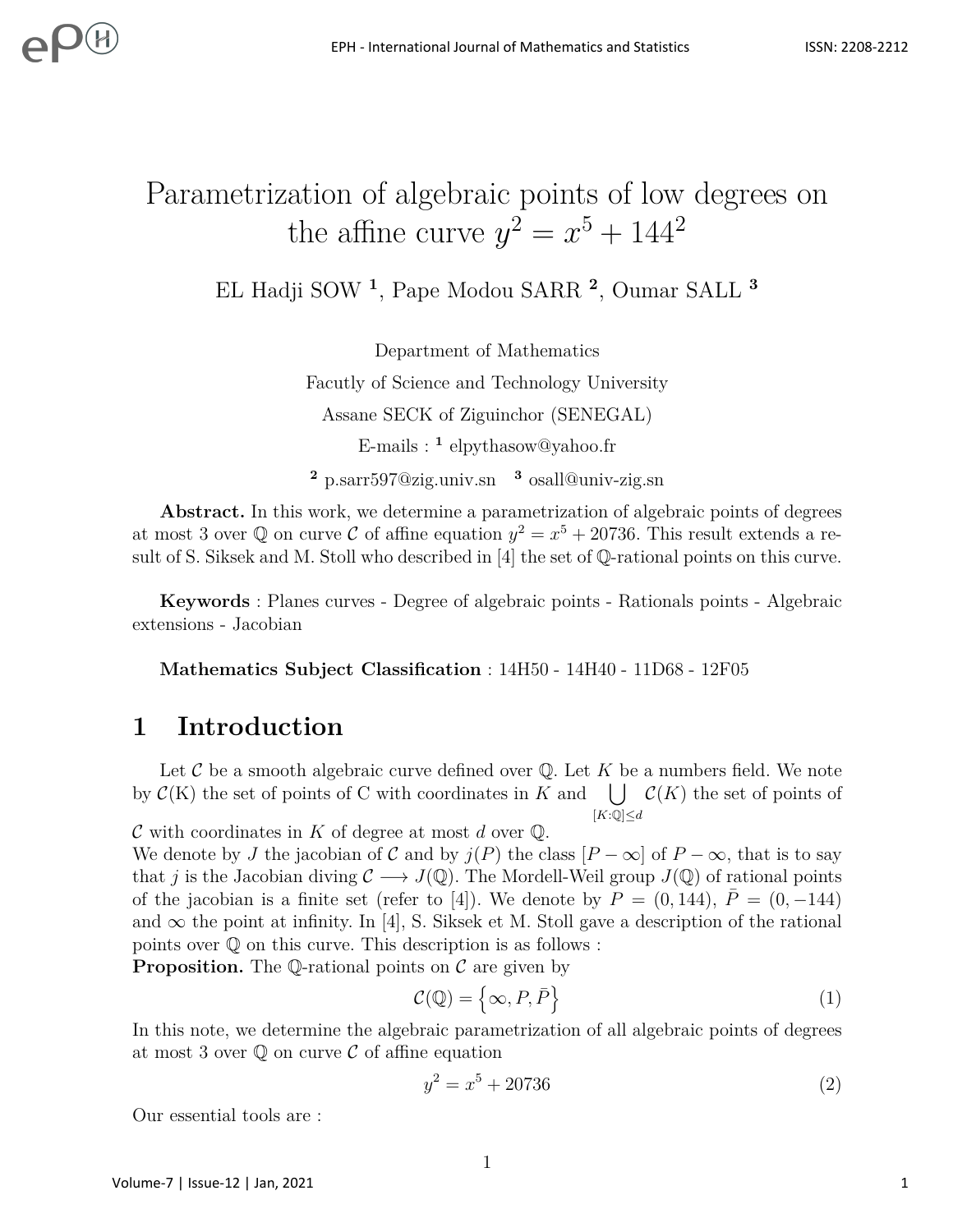- The Mordell-Weil group  $J(\mathbb{Q})$  of rational points of the jacobian (refer to [4]),
- Abel Jacobi's theorem (refer to [1]),
- Linear systems on the curve C*.*

Our main result is given by the following theorem : **Theorem**.

1. The set of quadratic points on  $\mathcal C$  are given by

$$
\mathcal{S} = \left\{ \left( \alpha, \pm \sqrt{\alpha^5 + 20736} \right), \ \alpha \in \mathbb{Q}^* \right\}.
$$

2. The set of cubic points on  $\mathcal C$  are given by

$$
\mathcal{A} = \left\{ (x, \pm 144 - \alpha x^2) | \alpha \in \mathbb{Q}^* \text{ and } x \text{ root of } E(x) = x^3 - \alpha^2 x^2 \pm 288\alpha \right\}
$$

# **2 Auxiliary results**

For a divisor *D* on *C*, we note  $\mathcal{L}(D)$  the  $\overline{\mathbb{Q}}$  - vector space of rational functions *F* defined on  $\mathbb Q$  such that  $F = 0$  or  $div(F) \ge -D$ ;  $l(D)$  designates  $\mathbb Q$ -dimension of  $\mathcal L(D)$ . In [4], the Mordell-Weil group  $J(\mathbb{Q})$  of C is isomorph to  $\mathbb{Z}/5\mathbb{Z}$  and C is a hyperelliptic curve of genus  $q = 2$ . Let x, y be two rational functions on  $\mathbb Q$  defined as follow :

$$
x(X, Y, Z) = \frac{X}{Z} et y(X, Y, Z) = \frac{Y}{Z}
$$

The projective equation of  $\mathcal C$  is

$$
\mathcal{C}: Y^2 Z^3 = X^5 + 20736 Z^5 = X^5 + 144^2 Z^5 \tag{3}
$$

We denote by  $\eta_2 = e^{\frac{2i\Pi}{5}}$  and let's put  $B_k = {^{5}$ √  $\overline{20736} \eta^{2k+1}$ , 0) for  $k \in \{0, 1, 2, 3, 4\}.$ Let us designate by  $\mathcal{D}.\mathcal{C}$  the intersection cycle of algebraic curve  $\mathcal D$  defined on  $\mathbb O$  and  $\mathcal C$ .

### **Lemma 1.** *.*

- $div(x) = P + \overline{P} 2\infty$
- $div(y 144) = 5P 5\infty$
- $div(y + 144) = 5\bar{P} 5\infty$
- $\bullet$  *div*(*y*) = *B*<sub>0</sub> + *B*<sub>1</sub> + *B*<sub>2</sub> + *B*<sub>3</sub> + *B*<sub>4</sub> − 5∞

**Proof.**  $C: Y^2Z^3 = X^5 + 20736Z^5$  (projective equation).

•  $div(x) = div(\frac{X}{Z})$  $(\frac{X}{Z}) = (X = 0) \cdot C - (Z = 0) \cdot C$ . For  $X = 0$ , we have  $Y^2 Z^3 = 20736 Z^5$  according to (3), which gives  $Z^3 = 0$  or  $Y^2 = (144Z)^2$ . On the one hand for  $X = 0$ , we have  $Z^3 = 0$  with  $Y = 1$ . We obtain the point  $\infty = (0, 1, 0)$  with multiplicity 3. On the other hand for  $X = 0$ , we  $Y = 144Z$  or  $Y = -144Z$  with  $Z = 1$ . We obtain the points  $P = (0, 144, 1)$  with multiplicity 1 and  $\overline{P} = (0, -144, 1)$  with multiplicity 1. Hence  $(X = 0) \mathcal{C} = P + P + 3\infty$  (\*)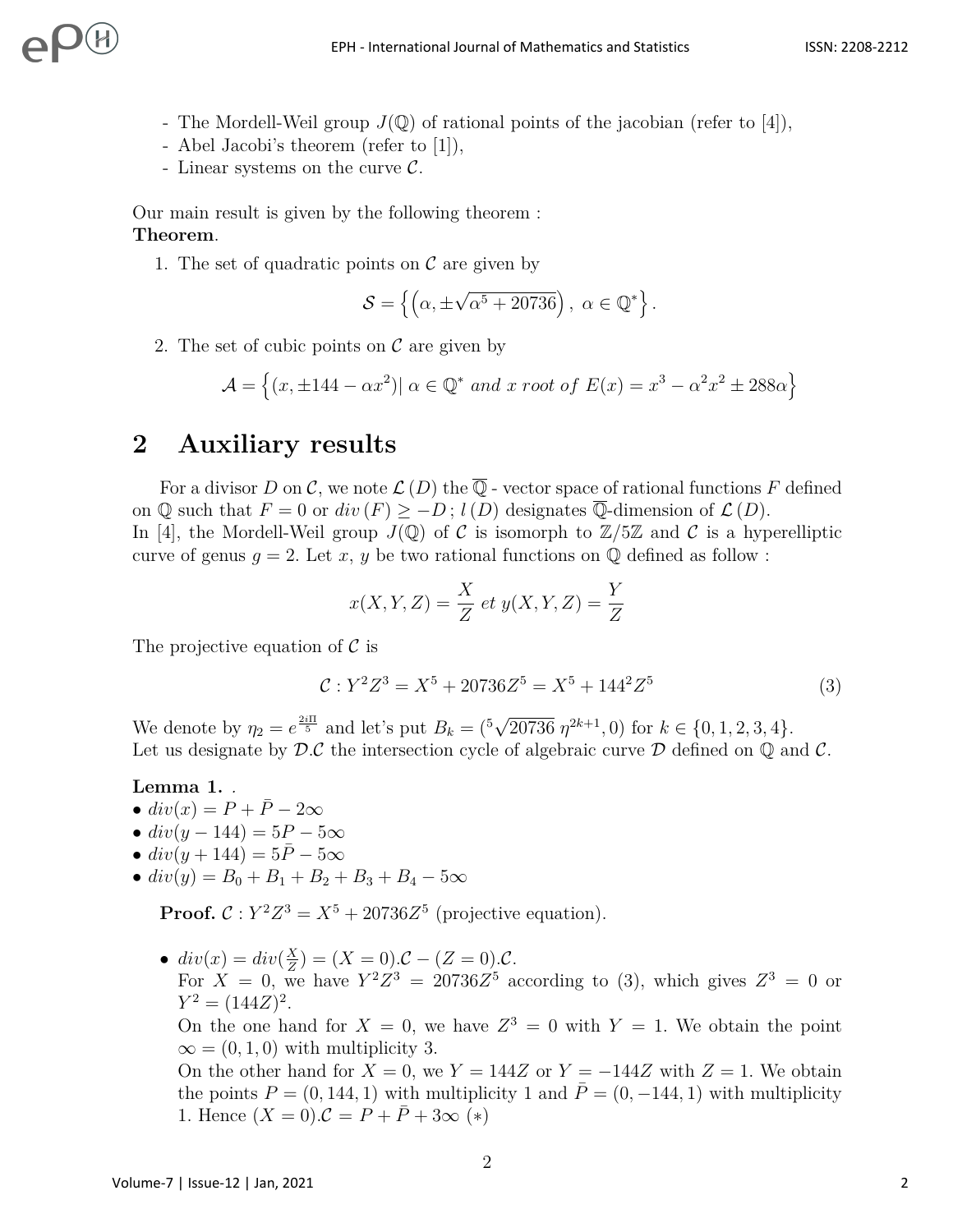Even if  $Z = 0$ , then  $X^5 = 0$ ; and for  $Y = 1$ , we have the point  $\infty = (0, 1, 0)$  with multiplicity 5. Hence  $(Z = 0) \mathcal{C} = 5\infty$  (\*\*).

The relations (\*) and (\*\*) imply that  $div(x) = P + \overline{P} - 2\infty$ .

• Similarly we show that  $div(y - 144) = 5P - 5\infty$ ,  $div(y + 144) = 5P - 5\infty$  and  $div(y) = B_0 + B_1 + B_2 + B_3 + B_4 - 5\infty$ .

 $\textbf{consequences of lemma 1}: } 5j(P) = 5j(\bar{P}) = 0 \text{ et } j(P) + j(\bar{P}) = 0$ 

### **Lemma 2.**

- $\mathcal{L}(\infty) = \langle 1 \rangle$
- $\mathcal{L}(2\infty) = \langle 1, x \rangle = \mathcal{L}(3\infty)$
- $\mathcal{L}(4\infty) = \langle 1, x, x^2 \rangle$
- $\mathcal{L}(5\infty) = \langle 1, x, x^2, y \rangle$
- $\mathcal{L}(6\infty) = \langle 1, x, x^2, y, x^3 \rangle$
- $\mathcal{L}(7\infty) = \langle 1, x, x^2, y, x^3, xy \rangle$

**Proof** Results from lemma 1 and from the fact that according to the theorem of Riemann-Roch we have  $l(m\infty) = m - 1$  as soon as  $m \geq 3$ .

**Lemma 3.**  $J(\mathbb{Q}) \cong \mathbb{Z}/5\mathbb{Z} = \langle [P - \infty] \rangle = \{a [P - \infty], a \in \{0, 1, 2, 3, 4\} \}.$ 

**Proof** Refer to [4].

# **3 Proof of theorem**

## **3.1 Quadratic points (algebraic points of degree 2) on** C

The set of quadratic points on  $\mathcal C$  are given by

$$
\mathcal{S} = \left\{ \left( \alpha, \pm \sqrt{\alpha^5 + 20736} \right), \ \alpha \in \mathbb{Q} \right\}
$$

**Proof :** Given  $R \in \mathcal{C}(\overline{\mathbb{Q}})$  with  $[\mathbb{Q}[R] : \mathbb{Q}] = 2$ . Note that  $R_1, R_2$  are the Galois conjugates of *R*. Let's work with  $t = [R_1 + R_2 - 2\infty] \in J(\mathbb{Q})$ , according to lemma 3 we have  $t = a [P - \infty], 0 \le a \le 4.$  So we have  $[R_1 + R_2 - 2\infty] = a [P - \infty] = -a [\overline{P} - \infty]$ according to the consequences of lemma 1.

**Our proof is divided in three cases :**

#### **Case**  $a = 0$

We have  $[R_1 + R_2 - 2\infty] = 0$ ; then there exist a function F with coefficient in Q such that  $div(F) = R_1 + R_2 - 2\infty$ , then  $F \in \mathcal{L}(2\infty)$  and according to lemma 2 we have  $F(x, y) = a_1 + a_2 x$  with  $a_2 \neq 0$  otherwise one of the  $R_i$  should be  $\infty$ *.* 

For the points  $R_i$ , we have  $a_1 + a_2x = 0$  hence  $x = -\frac{a_1}{a_2}$ *a*2  $=\alpha \in \mathbb{Q}$ . By replacing  $x$  by  $\alpha$  in (1), we have :

$$
y^2 = \alpha^5 + 20736\tag{4}
$$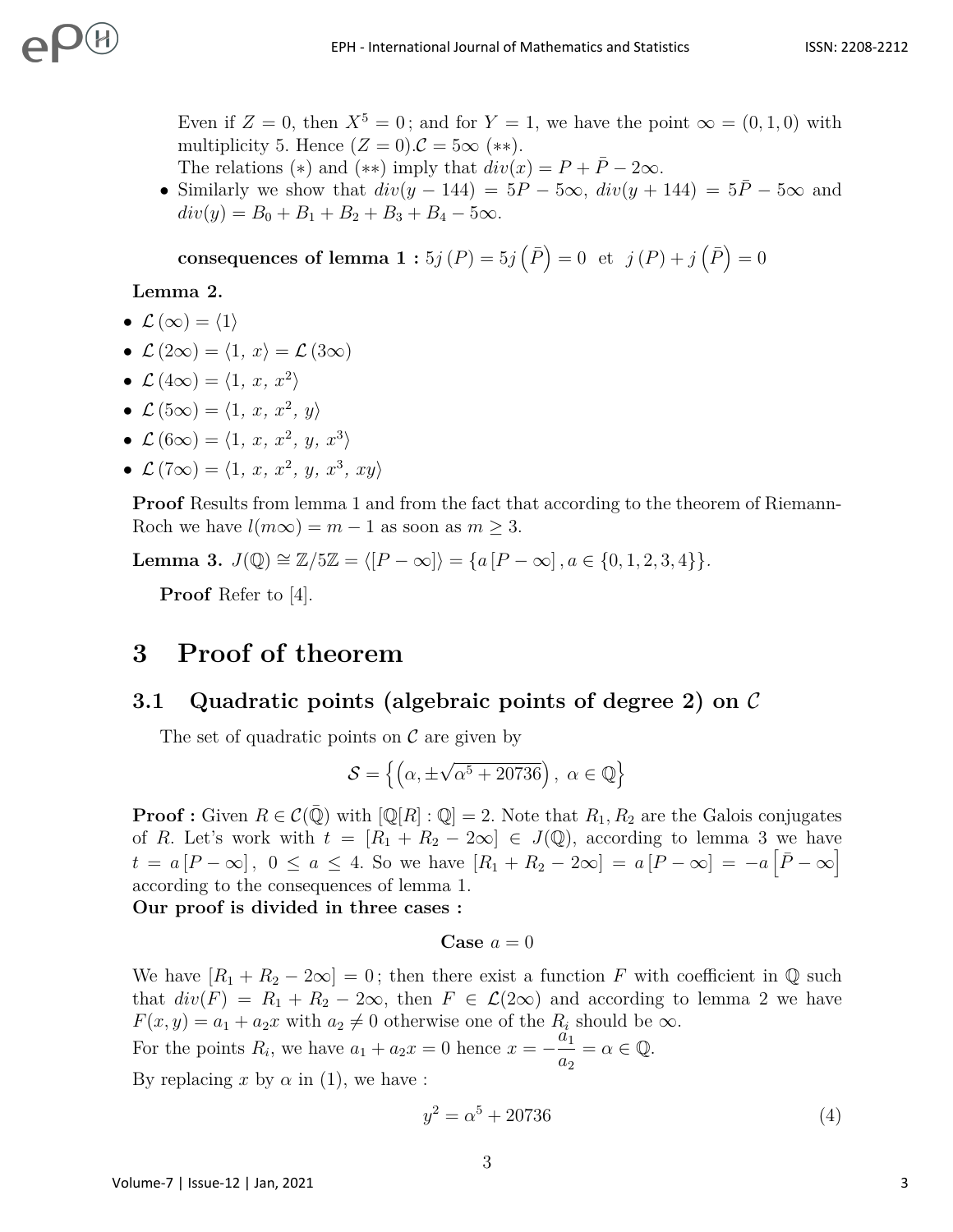and then we have

$$
y = \pm \sqrt{\alpha^5 + 20736} \tag{5}
$$

So we find a family of quadratic points

$$
S = \left\{ \left( \alpha, \pm \sqrt{\alpha^5 + 20736} \right), \ \alpha \in \mathbb{Q} \right\}
$$
  
Cases  $a = 1$  and  $a = 4$ 

For  $a = 1$ , we have  $[R_1 + R_2 + \bar{P} - 3\infty] = 0$ , then there exist a function *F* with coefficient in Q such that  $div(F) = R_1 + R_2 + \overline{P} - 3\infty$ , then  $F \in \mathcal{L}(3\infty)$  and as  $\mathcal{L}(2\infty) = \mathcal{L}(3\infty)$ then one of the  $R_i$  should be equal to  $\infty$ , we obtain a contradiction.

**For**  $a = 4$ , we have  $[R_1 + R_2 + P - 3\infty] = 0$ , then there exist a function F with coefficient in Q such that  $div(F) = R_1 + R_2 + P - 3\infty$ , then  $F \in \mathcal{L}(3\infty)$  and as  $\mathcal{L}(2\infty) = \mathcal{L}(3\infty)$ then one of the  $R_i$  should be equal to  $\infty$ , we obtain a contradiction.

#### **Cases**  $a = 2$  **and**  $a = 3$

For  $a = 2$ , we have  $[R_1 + R_2 + 2\overline{P} - 4\infty] = 0$ ; then there exist a function  $F$  with coefficient in Q such that  $div(F) = R_1 + R_2 + 2\overline{P} - 4\infty$ , then  $F \in \mathcal{L}(4\infty)$  and according to lemma 2 we have  $F(x, y) = a_1 + a_2x + a_3x^2$  with  $a_3 \neq 0$  otherwise one of the  $R_i$  should be  $\infty$ . The function *F* is of order 2 at point  $\overline{P}$  so we must have  $a_1 = a_2 = 0$ , so  $F(x, y) = a_3 x^2$  and we should have  $R_1 = R_2 = P$ , we obtain a contradiction.

For  $a = 3$ , we have  $[R_1 + R_2 + 2P - 4\infty] = 0$ ; then there exist a function *F* with coefficient in  $\mathbb Q$  such that  $div(F) = R_1 + R_2 + 2P - 4\infty$ , then  $F \in \mathcal L(4\infty)$  and according to lemma 2 we have  $F(x, y) = a_1 + a_2x + a_3x^2$  with  $a_3 \neq 0$  otherwise one of the  $R_i$  should be  $\infty$ *.* The function *F* is of order 2 at point *P* so we must have  $a_1 = a_2 = 0$ , so  $F(x, y) = a_3 x^2$ and we should have  $R_1 = R_2 = P$ , we obtain a contradiction.

### **3.2 Cubic points (algebraic points of degree 3) on** C

The set of cubic points on  $\mathcal C$  are given by

$$
\mathcal{C} = \left\{ (x, \pm 144 - \alpha x^2) | \alpha \in \mathbb{Q}^* \text{ and } x \text{ root of } E(x) = x^3 - \alpha^2 x^2 \pm 288\alpha \right\}
$$

**Proof**: Given  $R \in \mathcal{C}(\overline{\mathbb{Q}})$  with  $[\mathbb{Q}[R] : \mathbb{Q}] = 3$ . Note that  $R_1, R_2, R_3$  are the Galois conjugates of *R*. Let's work with  $t = [R_1 + R_2 + R_3 - 3\infty] \in J(\mathbb{Q})$ , according to lemma 3 we have  $t = a [P - \infty]$ ,  $0 \le a \le 4$ .

So we have  $[R_1+R_2+R_3-3\infty]=a[P-\infty]=-a[\bar{P}-\infty]$  according to the consequences of lemma 1.

**Our proof is divided in three cases :**

Case 
$$
a = 0
$$

We have  $[R_1 + R_2 + R_3 - 3\infty] = 0$ ; then there exist a function F with coefficient in Q such that  $div(F) = R_1 + R_2 + R_3 - 3\infty$ , then  $F \in \mathcal{L}(3\infty)$  and as  $\mathcal{L}(2\infty) = \mathcal{L}(3\infty)$  then one of the  $R_i$  should be equal to  $\infty$ , we obtain a contradiction.